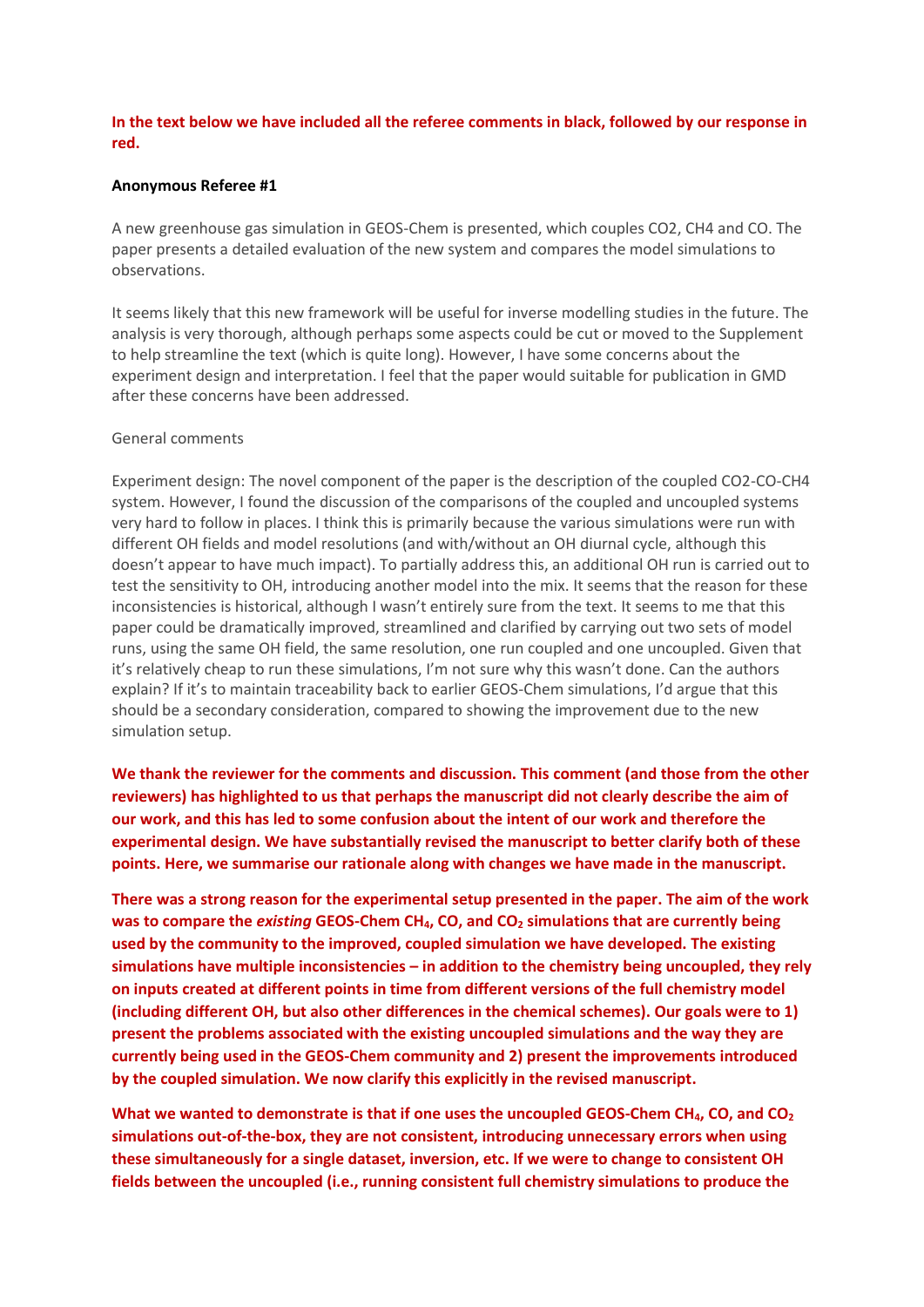**offline chemical fields) and coupled simulation, this would disguise the key limitations and biases in the chemical production/loss in the uncoupled simulations.**

**Another factor that we did not make entirely clear is that when we referred to the OH being from a particular model version, what this really means is that the chemical production fields were calculated using that model version. The OH distributions are a major contributor to the difference in chemical production between versions, but there will also be additional differences embedded in the chemical production fields (e.g., different emissions). To summarize our experimental setup: the uncoupled simulations use archived chemical production fields created in separate fullchemistry simulations based on what was available at the time each individual offline simulation was most recently updated (CO (v9) and CO<sup>2</sup> (v8)). Recreating all the chemical production fields with the same OH distribution would require re-running the full chemistry simulations for the entire period, which would be significantly more computationally expensive than the offline simulations. Again this would be of limited value, as we would effectively be creating a false narrative: comparing our new coupled simulation to individual CH4, CO, and CO<sup>2</sup> simulations that do not exist and are not being used by the community.** 

**In the new coupled simulation, we are calculating (online) the chemical production of CO (from loss of CH4) and CO<sup>2</sup> (from loss of CO) using consistent (v9) OH fields and comparing these to the out-of-the-box uncoupled CO and CO<sup>2</sup> simulations to demonstrate the inconsistencies and biases if the GEOS-Chem user runs the default out-of-the-box uncoupled simulations. One thing that comparison does not highlight is inconsistencies between the out-of-the-box CH<sup>4</sup> and CO simulations. The out-of-the-box uncoupled CH<sup>4</sup> simulation uses v5 OH, while the out-of-the-box uncoupled CO simulations uses P(CO)CH4 based on a full chemistry simulation with v9 OH. This means that in the uncoupled simulations, L(CH4) and P(CO)CH4 are** *not* **equivalent (although, in reality, they should be). The reason we added the additional (orig-OH) coupled simulation was to demonstrate the impact of this discrepancy, by determining what the coupled simulation would**  look like if we calculated P(CO)<sub>CH4</sub> (and follow-on parameters) from the same L(CH<sub>4</sub>) as in the out**of-the-box CH<sup>4</sup> simulation. We understand that this is a fairly subtle point, and that its inclusion alongside the coupled and uncoupled simulations may have hampered the readability of the manuscript.**

**To improve the paper, we have made a number of changes in the revised manuscript. In addition to clarifying the above points throughout, we have also made the following substantial changes:**

- **1. We focus the analysis on comparison of the uncoupled and coupled simulations only, removing the orig-OH simulation from the main comparison discussion and figures. Instead, we have added a short subsection with discussion about the orig-OH simulation using a 1-year simulation to more clearly make the point outlined above. By focusing on the coupled and uncoupled simulation results, we now clearly show the value of our improved simulation relative to the out-of-the-box simulations.**
- **2. To simplify the analysis, we now focus the results on CO and CO<sup>2</sup> (and their chemical production terms) and remove parts of the CH<sup>4</sup> analysis.**

Comparison to observations: The conclusions state that the new model improves the fit to the observations (L488 – 490). However, I don't think that this can be concluded. Since we do not know the "true" flux magnitude for these gases, we can't be sure that the coupled simulations are really improving the fit to the data, or just compensating for some bias(es) in the flux fields. For example, for methane, it is stated (L446) "The coupled-origOH results show a positive bias with overestimated CH4 values for all sites; however, using globally more abundant OH fields (v9-01-03) in the coupled simulation resolve this large bias". However, it could well be that the new fields are simply compensating for some bias in the (highly uncertain) emission field.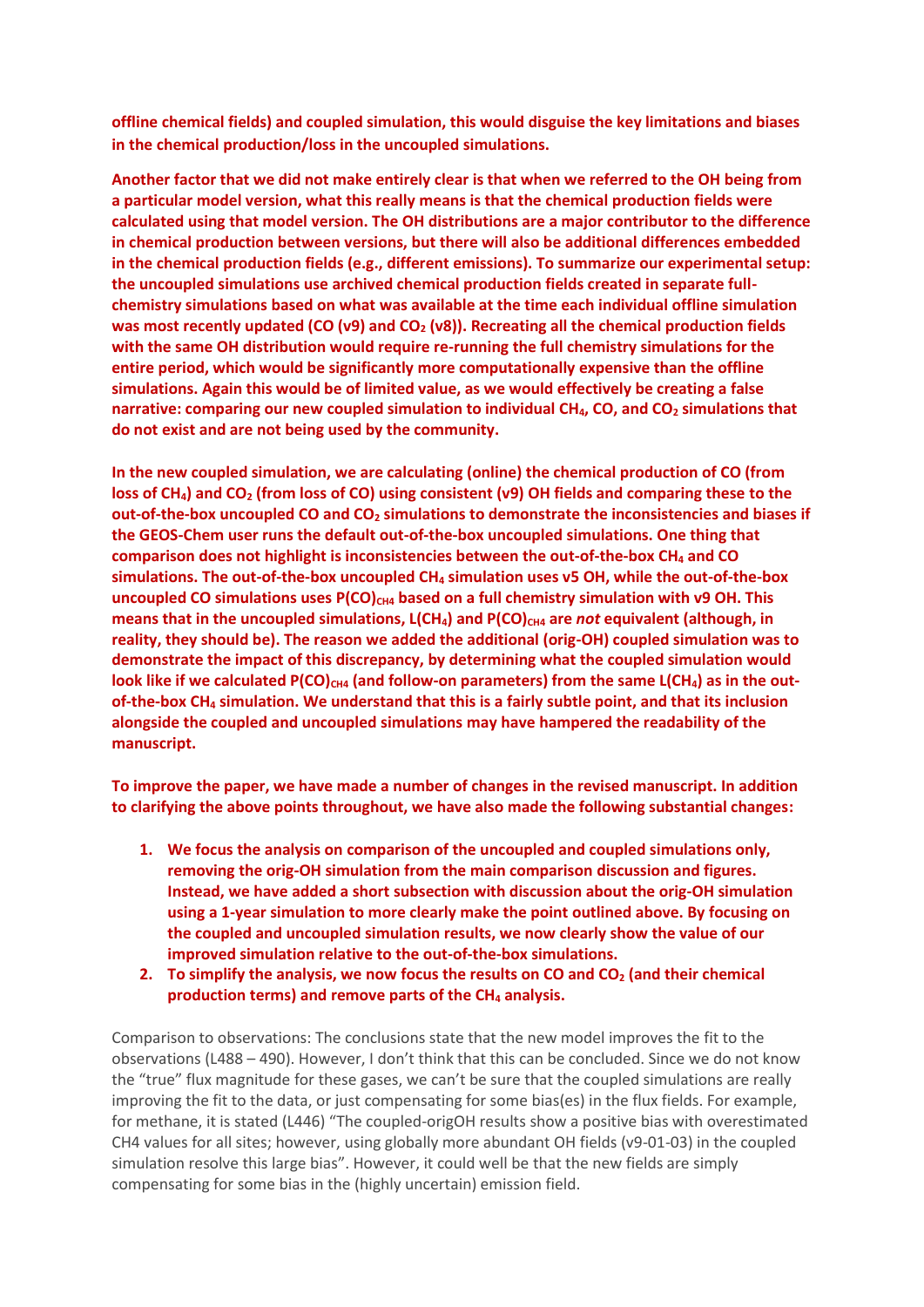**We agree with the reviewer. In the revised manuscript, we rephrase and correct these statements and highlight that reduced bias in the coupled simulation could be compensating for biases in the emissions.** 

Specific comments:

L107 (Eq. 2): I don't think this equation works. For closure, I think there also needs to be a term representing the net flux from/to the troposphere.

**We thank the reviewer for alerting us to the fact that we did not adequately describe this equation (or indeed the other equivalent equations) in the manuscript. We now explicitly state in the revised manuscript that these equations only describe the changes in the emission, deposition, production and loss terms that occur within each grid box and that advective transport fluxes between grid boxes (including between the troposphere and the stratosphere) are in addition to the terms described in each equation.**

L113: [OH] has already been defined. **[OH] definition removed.**

L129 (Eq. 7): Again, need flux to/from the troposphere. **See above; we now clarify this for all relevant equations.**

Figure 3: Is this figure relevant?

**Figure 3 highlights well the spatial differences in OH between the coupled and uncoupled simulation. Differences in the OH spatial distribution have a direct impact on the spatial distribution and analysis/understanding of the CO and CO<sup>2</sup> chemical fields. However, due to the reduction of the orig-OH simulation analysis we move both Figure 2 and 3 to the Supplement.** 

L226 – 227: Some of this inter-annual variability is present in the uncoupled simulation. Is the change really so marked in the coupled version?

**We certainly observe stronger inter-annual variability in the coupled simulation, as well as changes in the chemical fields that are not present in our uncoupled simulation. In response to comments from Reviewer #3, we have clarified this discussion to explain the source of the interannual variability in the uncoupled simulation.**

L231 and Figure 5 caption: The figure shows the CO production, not the "Changes of the CO production". The change can be inferred from the figure, but is not directly shown. **We have removed 'changes' from both L231 and Figure 5 caption.**

Figure 4: Add an x-axis. Also, it's not clear why a bar chart is the best way to present this. How about a line graph?

**We have added the years as the x-axis (and axis label 'Years'). Figure 4 shows the global summary of the different region budgets presented in the Supplement (Fig S3-S6) that are difficult to show as a line graph. Hence for consistency we used the same plotting procedure (i.e., bar graph with the same colouring). We now state in the figure caption** *"Regional distributions are shown in Figs. S3-S6 in the Supplement"* **to better make the link between this figure and the ones in the Supplement.**

L244: "Hemispheric" seems preferable to "regional" to describe the table. **'regional' changed to 'hemispheric' in both the text and Table 2 caption.**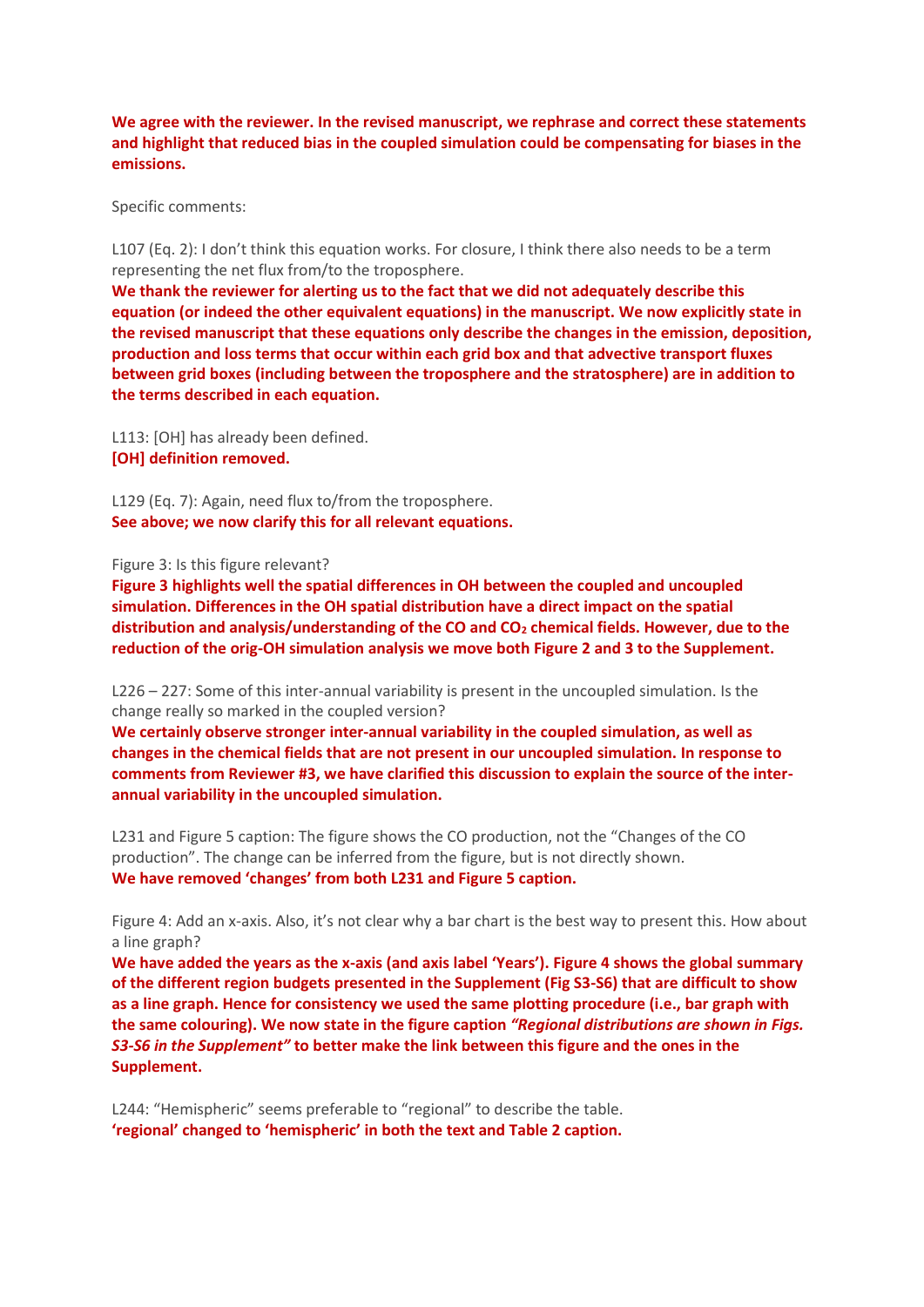Figure 7: Perhaps move this, and the discussion, to the Supplement. I'm not sure it adds too much. **In the revised manuscript, both Figure 7 and the related discussion have been removed from the main text.**

L340: I think a comma would be preferable to a semi-colon between "seasons" and "but". **Changed to a comma.**

L431: The offset in the modelled values will lead to a small difference in the CO production, etc., compared to the real atmosphere (i.e. CO production from CH4 will be over-estimated, since the model spin up leads to higher CH4). Is this effect important?

**We thank the reviewer for highlighting this. The higher initial CH<sup>4</sup> levels (due to the spin up) in the coupled simulation will indeed lead to stronger CO production after reaction with OH. This was an error in our original work that we have now corrected. To correct this, we re-ran the coupled and uncoupled CO<sup>2</sup> simulations with all the offsets (in both the CH<sup>4</sup> and CO<sup>2</sup> initial fields) corrected prior to the simulations (instead of the post-simulation correction we used previously). The figure below shows the original results (with the offset present in the chemical term) and the new corrected result. Using the corrected restart files leads to lower P(CO)CH4 values; however, the overall analysis in the paper remains the same, since the coupled results still show higher values relative to the uncoupled CO simulation and follow the inter-annual variability as in the original analysis. In the revised manuscript we have updated all the results to use the corrected simulation and we modified the description of the offset correction.** 



L449: "resolves", rather than "resolve" (although, see general comment... I don't agree with this statement!)

# **We have rephrased this statement, as described in our response in the general comment (comparison to observation).**

L464 / 465: Notwithstanding the issues around flux magnitudes, these differences seem very small compared to all the other uncertainties in the system. I think it'd also be fair to say that the model changes had a negligible impact on the comparison with the observations here.

## **We have rephrased/removed this based on our response above to the general comment (comparison to observations).**

L488 – 491: I think these lines in particular (and many others throughout) need to be revised in light of my general comment regarding the potential impact of uncertain fluxes. **As above, we have rephrased this statement.**

L593: I don't think you can say that the v5-07-08 fields are incorrect based on this analysis, given the emissions uncertainty.

**In this specific case, we have robust and strong evidence that the v5-07-08 fields are incorrect. The chemical scheme used in GEOS-Chem v5-07-08 (circa 2004) was much simpler than modern chemical schemes and is now extremely outdated. For example, in v5-07-08 the model**